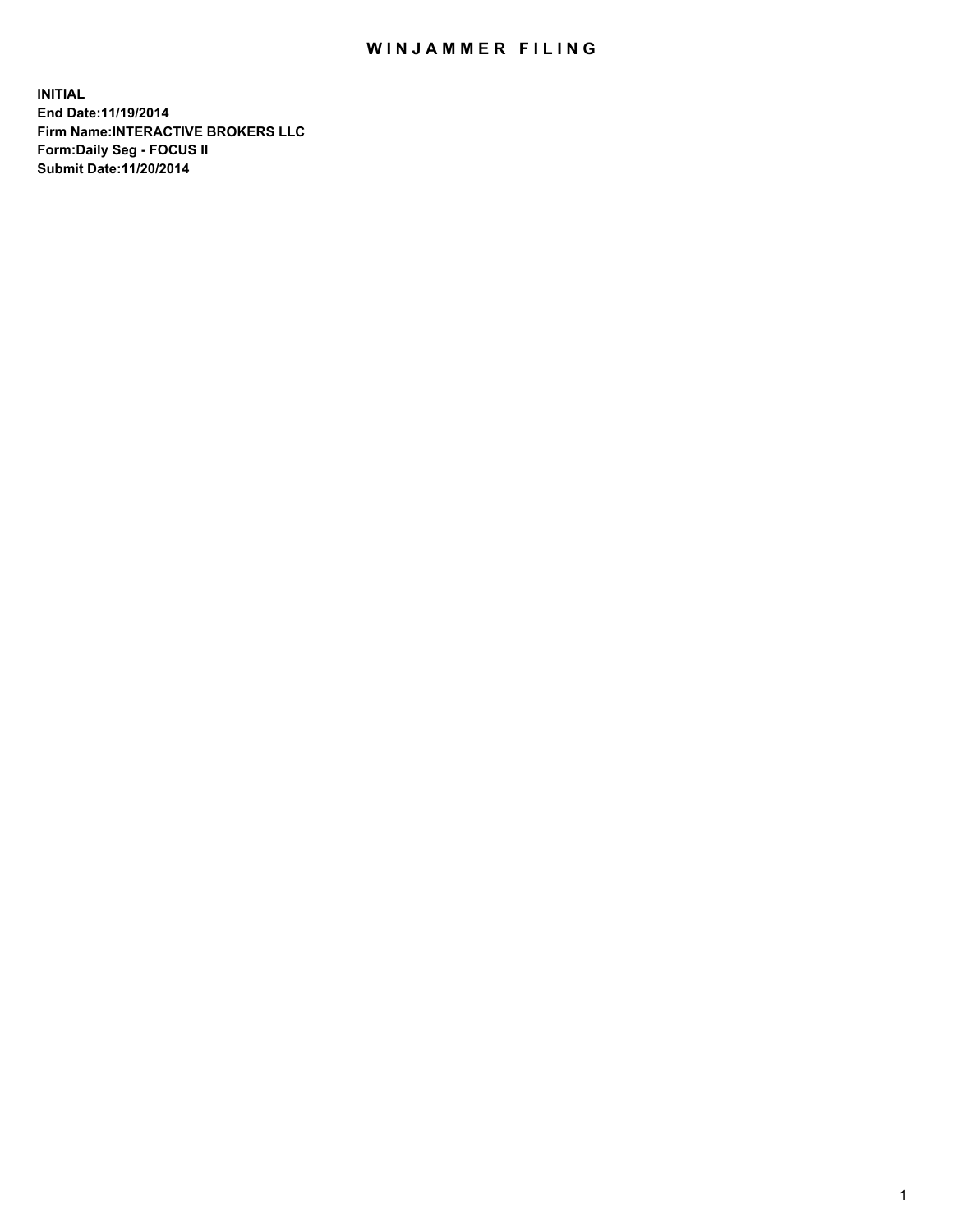## **INITIAL End Date:11/19/2014 Firm Name:INTERACTIVE BROKERS LLC Form:Daily Seg - FOCUS II Submit Date:11/20/2014 Daily Segregation - Cover Page**

| Name of Company<br><b>Contact Name</b><br><b>Contact Phone Number</b><br><b>Contact Email Address</b>    | <b>INTERACTIVE BROKERS LLC</b><br><b>Michael Ellman</b><br>203-422-8926<br>mellman@interactivebrokers.co<br>$m$ |
|----------------------------------------------------------------------------------------------------------|-----------------------------------------------------------------------------------------------------------------|
| FCM's Customer Segregated Funds Residual Interest Target (choose one):<br>a. Minimum dollar amount: ; or | $\overline{\mathbf{0}}$                                                                                         |
| b. Minimum percentage of customer segregated funds required:% ; or                                       | 0                                                                                                               |
| c. Dollar amount range between: and; or                                                                  | 155,000,000 245,000,000                                                                                         |
| d. Percentage range of customer segregated funds required between:% and%.                                | 0 <sub>0</sub>                                                                                                  |
| FCM's Customer Secured Amount Funds Residual Interest Target (choose one):                               |                                                                                                                 |
| a. Minimum dollar amount: ; or                                                                           | $\overline{\mathbf{0}}$                                                                                         |
| b. Minimum percentage of customer secured funds required:% ; or                                          | 0                                                                                                               |
| c. Dollar amount range between: and; or                                                                  | 80,000,000 120,000,000                                                                                          |
| d. Percentage range of customer secured funds required between:% and%.                                   | 0 <sub>0</sub>                                                                                                  |
| FCM's Cleared Swaps Customer Collateral Residual Interest Target (choose one):                           |                                                                                                                 |
| a. Minimum dollar amount: ; or                                                                           | $\overline{\mathbf{0}}$                                                                                         |
| b. Minimum percentage of cleared swaps customer collateral required:% ; or                               | $\overline{\mathbf{0}}$                                                                                         |
| c. Dollar amount range between: and; or                                                                  | 0 <sub>0</sub>                                                                                                  |
| d. Percentage range of cleared swaps customer collateral required between:% and%.                        | 0 <sub>0</sub>                                                                                                  |
| Current ANC:on                                                                                           | 2,425,198,209 19-NOV-2014                                                                                       |
| <b>Broker Dealer Minimum</b>                                                                             | 389,607,992                                                                                                     |
| Debit/Deficit - CustomersCurrent AmountGross Amount                                                      |                                                                                                                 |
| Domestic Debit/Deficit                                                                                   | 5,118,276                                                                                                       |
| Foreign Debit/Deficit                                                                                    | 4,125,740 0                                                                                                     |
| Debit/Deficit - Non CustomersCurrent AmountGross Amount                                                  |                                                                                                                 |
| Domestic Debit/Deficit                                                                                   | 0 <sub>0</sub>                                                                                                  |
| Foreign Debit/Deficit                                                                                    | 0 <sub>0</sub>                                                                                                  |
| Proprietary Profit/Loss                                                                                  |                                                                                                                 |
| Domestic Profit/Loss                                                                                     | $\overline{\mathbf{0}}$                                                                                         |
| Foreign Profit/Loss<br>Proprietary Open Trade Equity                                                     | $\underline{\mathbf{0}}$                                                                                        |
| Domestic OTE                                                                                             | <u>0</u>                                                                                                        |
| Foreign OTE                                                                                              | <u>0</u>                                                                                                        |
| <b>SPAN</b>                                                                                              |                                                                                                                 |
| <b>Customer SPAN Calculation</b>                                                                         | 1,130,466,205                                                                                                   |
| Non-Customer SPAN Calcualation                                                                           | 33,567,694                                                                                                      |
| Proprietary Capital Charges                                                                              | <u>0</u>                                                                                                        |
| Minimum Dollar Amount Requirement                                                                        | 20,000,000 [7465]                                                                                               |
| Other NFA Dollar Amount Requirement                                                                      | 21,567,111 [7475]                                                                                               |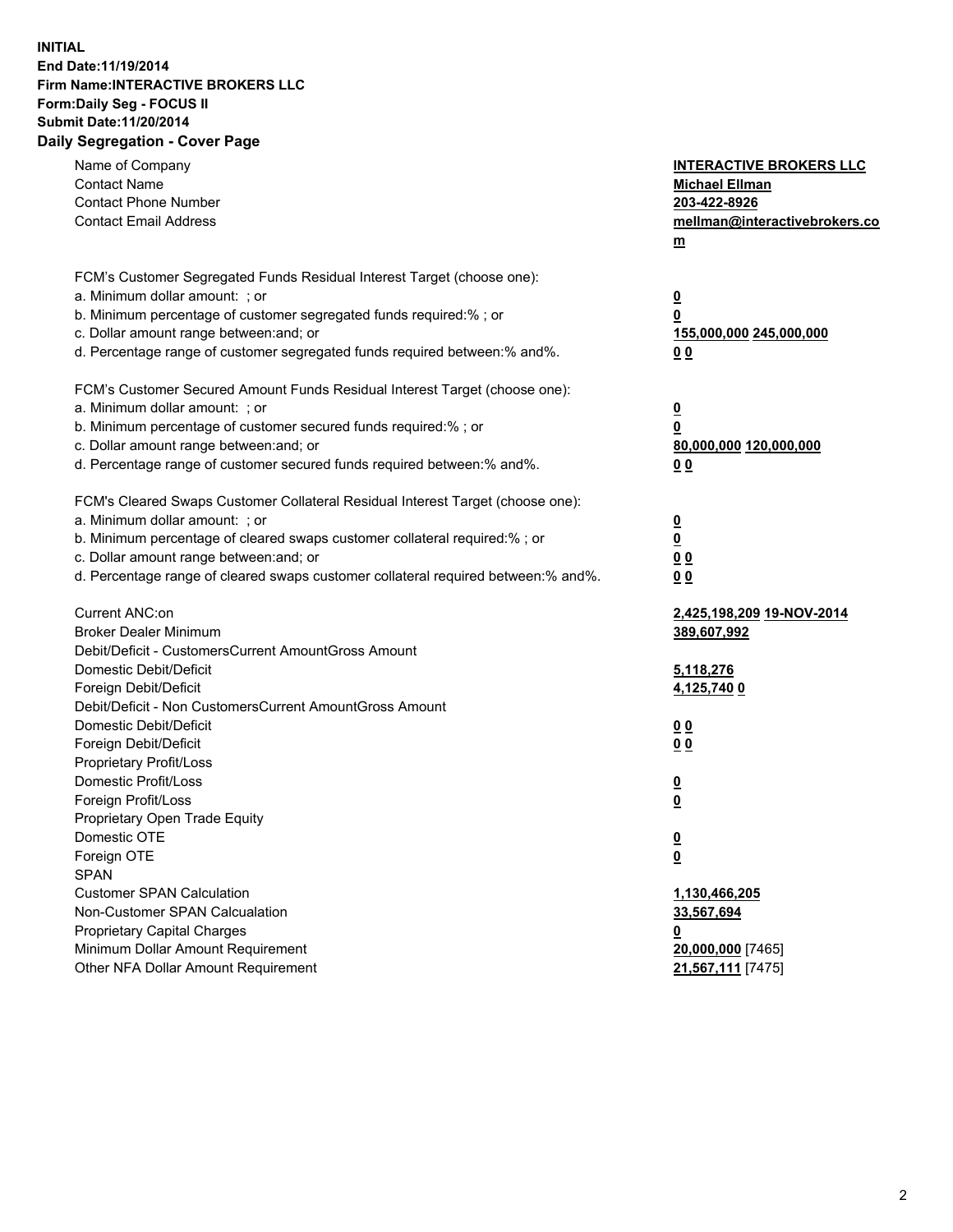## **INITIAL End Date:11/19/2014 Firm Name:INTERACTIVE BROKERS LLC Form:Daily Seg - FOCUS II Submit Date:11/20/2014 Daily Segregation - Secured Amounts**

|     | Dany Ocgregation - Oceanea Annoanta                                                         |                                                       |
|-----|---------------------------------------------------------------------------------------------|-------------------------------------------------------|
|     | Foreign Futures and Foreign Options Secured Amounts                                         |                                                       |
|     | Amount required to be set aside pursuant to law, rule or regulation of a foreign            | $0$ [7305]                                            |
|     | government or a rule of a self-regulatory organization authorized thereunder                |                                                       |
| 1.  | Net ledger balance - Foreign Futures and Foreign Option Trading - All Customers             |                                                       |
|     | A. Cash                                                                                     | 317,239,054 [7315]                                    |
|     | B. Securities (at market)                                                                   | $0$ [7317]                                            |
| 2.  | Net unrealized profit (loss) in open futures contracts traded on a foreign board of trade   | -5,209,648 [7325]                                     |
| 3.  | Exchange traded options                                                                     |                                                       |
|     | a. Market value of open option contracts purchased on a foreign board of trade              | 431,383 [7335]                                        |
|     | b. Market value of open contracts granted (sold) on a foreign board of trade                | -482,194 [7337]                                       |
| 4.  | Net equity (deficit) (add lines 1.2. and 3.)                                                | 311,978,595 [7345]                                    |
| 5.  | Account liquidating to a deficit and account with a debit balances - gross amount           | 4,125,740 [7351]                                      |
|     | Less: amount offset by customer owned securities                                            | 0 [7352] 4,125,740 [7354]                             |
| 6.  | Amount required to be set aside as the secured amount - Net Liquidating Equity              | 316, 104, 335 [7355]                                  |
|     | Method (add lines 4 and 5)                                                                  |                                                       |
| 7.  | Greater of amount required to be set aside pursuant to foreign jurisdiction (above) or line | 316, 104, 335 [7360]                                  |
|     | 6.                                                                                          |                                                       |
|     | FUNDS DEPOSITED IN SEPARATE REGULATION 30.7 ACCOUNTS                                        |                                                       |
| 1.  | Cash in banks                                                                               |                                                       |
|     | A. Banks located in the United States                                                       | 339,224,306 [7500]                                    |
|     | B. Other banks qualified under Regulation 30.7                                              | 0 [7520] 339,224,306 [7530]                           |
| 2.  | Securities                                                                                  |                                                       |
|     | A. In safekeeping with banks located in the United States                                   | $0$ [7540]                                            |
|     | B. In safekeeping with other banks qualified under Regulation 30.7                          | 0 [7560] 0 [7570]                                     |
| 3.  | Equities with registered futures commission merchants                                       |                                                       |
|     | A. Cash                                                                                     | $0$ [7580]                                            |
|     | <b>B.</b> Securities                                                                        | $0$ [7590]                                            |
|     | C. Unrealized gain (loss) on open futures contracts                                         | $0$ [7600]                                            |
|     | D. Value of long option contracts                                                           | $0$ [7610]                                            |
|     | E. Value of short option contracts                                                          | 0 [7615] 0 [7620]                                     |
| 4.  | Amounts held by clearing organizations of foreign boards of trade                           |                                                       |
|     | A. Cash                                                                                     | $0$ [7640]                                            |
|     | <b>B.</b> Securities                                                                        | $0$ [7650]                                            |
|     | C. Amount due to (from) clearing organization - daily variation                             | $0$ [7660]                                            |
|     | D. Value of long option contracts                                                           | $0$ [7670]                                            |
|     | E. Value of short option contracts                                                          | 0 [7675] 0 [7680]                                     |
| 5.  | Amounts held by members of foreign boards of trade                                          |                                                       |
|     | A. Cash                                                                                     | 84,400,916 [7700]                                     |
|     | <b>B.</b> Securities                                                                        | $0$ [7710]                                            |
|     | C. Unrealized gain (loss) on open futures contracts                                         | $-6,179,771$ [7720]                                   |
|     | D. Value of long option contracts                                                           | 430,972 [7730]                                        |
|     | E. Value of short option contracts                                                          | <mark>-482,172</mark> [7735] <u>78,169,945</u> [7740] |
| 6.  | Amounts with other depositories designated by a foreign board of trade                      | 0 [7760]                                              |
| 7.  | Segregated funds on hand                                                                    | $0$ [7765]                                            |
| 8.  | Total funds in separate section 30.7 accounts                                               | 417,394,251 [7770]                                    |
| 9.  | Excess (deficiency) Set Aside for Secured Amount (subtract line 7 Secured Statement         | 101,289,916 [7380]                                    |
|     | Page 1 from Line 8)                                                                         |                                                       |
| 10. | Management Target Amount for Excess funds in separate section 30.7 accounts                 | 80,000,000 [7780]                                     |
| 11. | Excess (deficiency) funds in separate 30.7 accounts over (under) Management Target          | 21,289,916 [7785]                                     |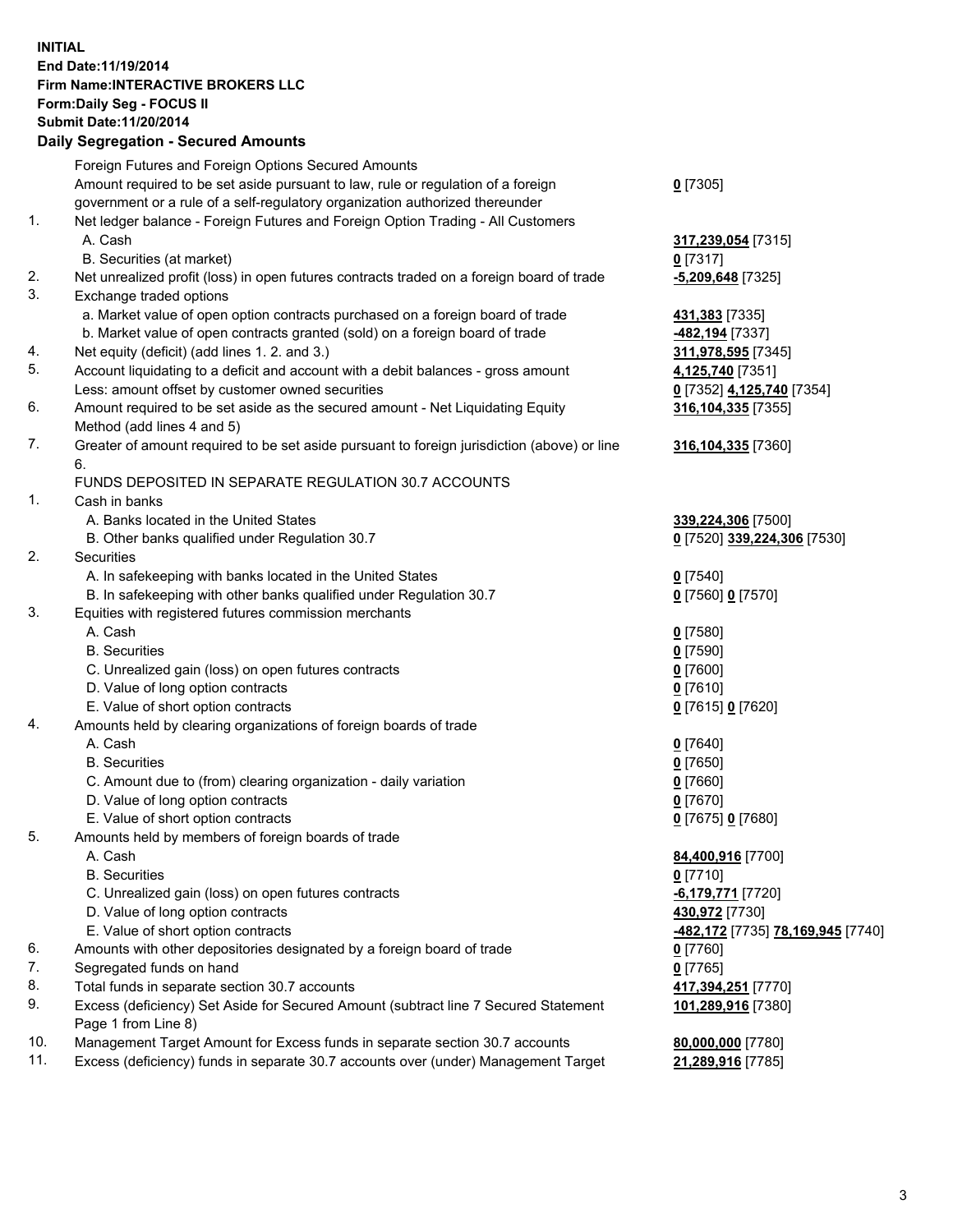**INITIAL End Date:11/19/2014 Firm Name:INTERACTIVE BROKERS LLC Form:Daily Seg - FOCUS II Submit Date:11/20/2014 Daily Segregation - Segregation Statement** SEGREGATION REQUIREMENTS(Section 4d(2) of the CEAct) 1. Net ledger balance A. Cash **2,342,919,338** [7010] B. Securities (at market) **0** [7020] 2. Net unrealized profit (loss) in open futures contracts traded on a contract market **-17,306,260** [7030] 3. Exchange traded options A. Add market value of open option contracts purchased on a contract market **135,166,155** [7032] B. Deduct market value of open option contracts granted (sold) on a contract market **-190,928,449** [7033] 4. Net equity (deficit) (add lines 1, 2 and 3) **2,269,850,784** [7040] 5. Accounts liquidating to a deficit and accounts with debit balances - gross amount **5,118,276** [7045] Less: amount offset by customer securities **0** [7047] **5,118,276** [7050] 6. Amount required to be segregated (add lines 4 and 5) **2,274,969,060** [7060] FUNDS IN SEGREGATED ACCOUNTS 7. Deposited in segregated funds bank accounts A. Cash **353,342,329** [7070] B. Securities representing investments of customers' funds (at market) **1,191,093,177** [7080] C. Securities held for particular customers or option customers in lieu of cash (at market) **0** [7090] 8. Margins on deposit with derivatives clearing organizations of contract markets A. Cash **12,816,756** [7100] B. Securities representing investments of customers' funds (at market) **79,534,266** [7110] C. Securities held for particular customers or option customers in lieu of cash (at market) **0** [7120] 9. Net settlement from (to) derivatives clearing organizations of contract markets **488,824** [7130] 10. Exchange traded options A. Value of open long option contracts **816,870** [7132] B. Value of open short option contracts **-7,385,900** [7133] 11. Net equities with other FCMs A. Net liquidating equity **-24,069,853** [7140] B. Securities representing investments of customers' funds (at market) **869,988,758** [7160] C. Securities held for particular customers or option customers in lieu of cash (at market) **0** [7170] 12. Segregated funds on hand **0** [7150] 13. Total amount in segregation (add lines 7 through 12) **2,476,625,227** [7180] 14. Excess (deficiency) funds in segregation (subtract line 6 from line 13) **201,656,167** [7190] 15. Management Target Amount for Excess funds in segregation **155,000,000** [7194]

16. Excess (deficiency) funds in segregation over (under) Management Target Amount Excess

**46,656,167** [7198]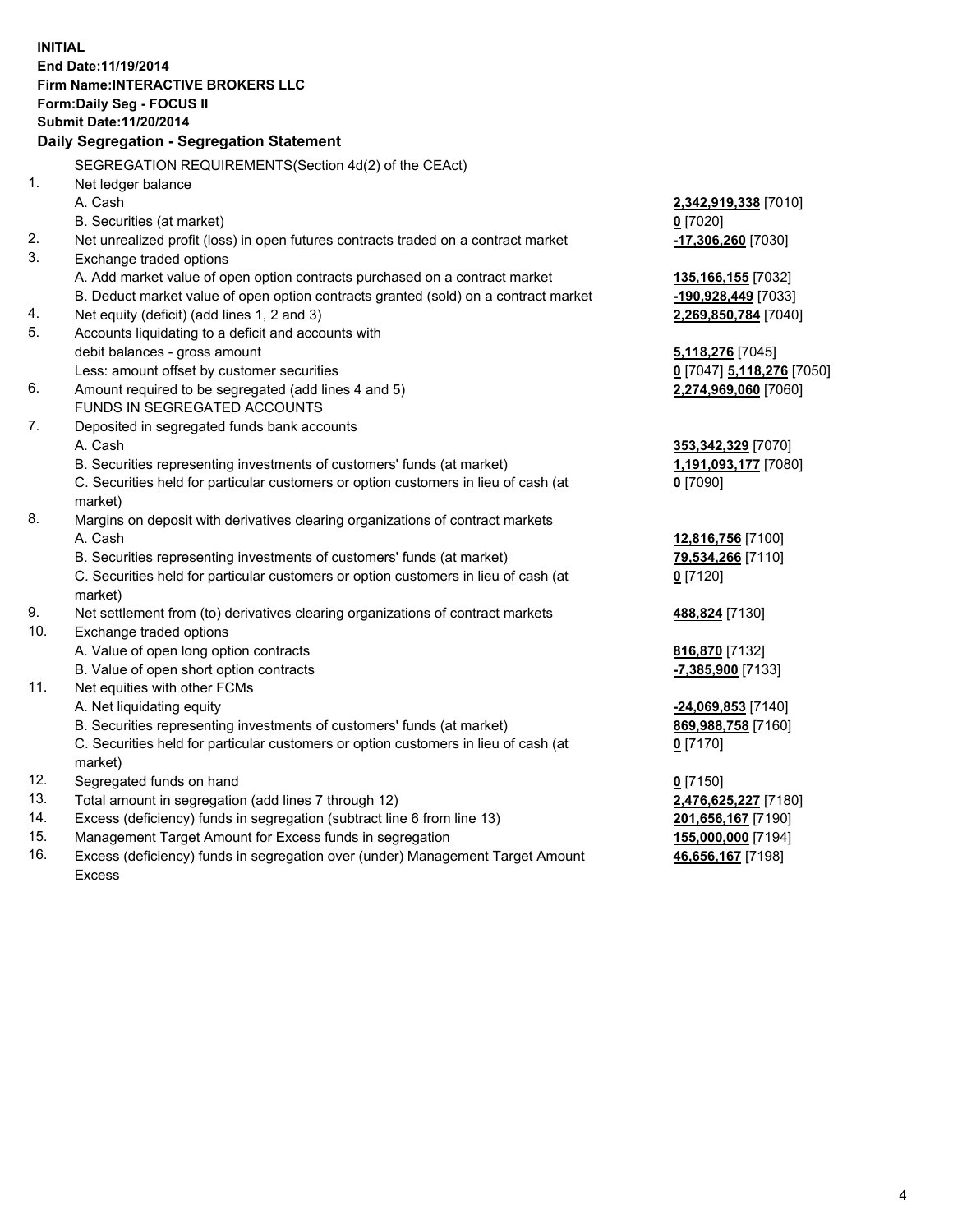## **INITIAL End Date:11/19/2014 Firm Name:INTERACTIVE BROKERS LLC Form:Daily Seg - FOCUS II Submit Date:11/20/2014 Daily Segregation - Supplemental**

| $\blacksquare$           | Total gross margin deficiencies - Segregated Funds Origin                              | 75,718 [9100] |
|--------------------------|----------------------------------------------------------------------------------------|---------------|
| $\blacksquare$           | Total gross margin deficiencies - Secured Funds Origin                                 | 10,665 [9101] |
| $\blacksquare$           | Total gross margin deficiencies - Cleared Swaps Customer Collateral Funds Origin       | $0$ [9102]    |
| $\blacksquare$           | Total gross margin deficiencies - Noncustomer and Proprietary Accounts Origin          | $0$ [9103]    |
| $\blacksquare$           | Total number of accounts contributing to total gross margin deficiencies - Segregated  | 4 [9104]      |
|                          | <b>Funds Origin</b>                                                                    |               |
| $\blacksquare$           | Total number of accounts contributing to total gross margin deficiencies - Secured     | $1$ [9105]    |
|                          | <b>Funds Origin</b>                                                                    |               |
| $\blacksquare$           | Total number of accounts contributing to the total gross margin deficiencies - Cleared | $0$ [9106]    |
|                          | Swaps Customer Collateral Funds Origin                                                 |               |
| $\blacksquare$           | Total number of accounts contributing to the total gross margin deficiencies -         | $0$ [9107]    |
|                          | Noncustomer and Proprietary Accounts Origin                                            |               |
| $\overline{\phantom{a}}$ | Upload a copy of the firm's daily margin report the FCM uses to issue margin calls     |               |
|                          | which corresponds with the reporting date.                                             |               |

11.19.2014 Commodity Margin Deficiency Report.xls